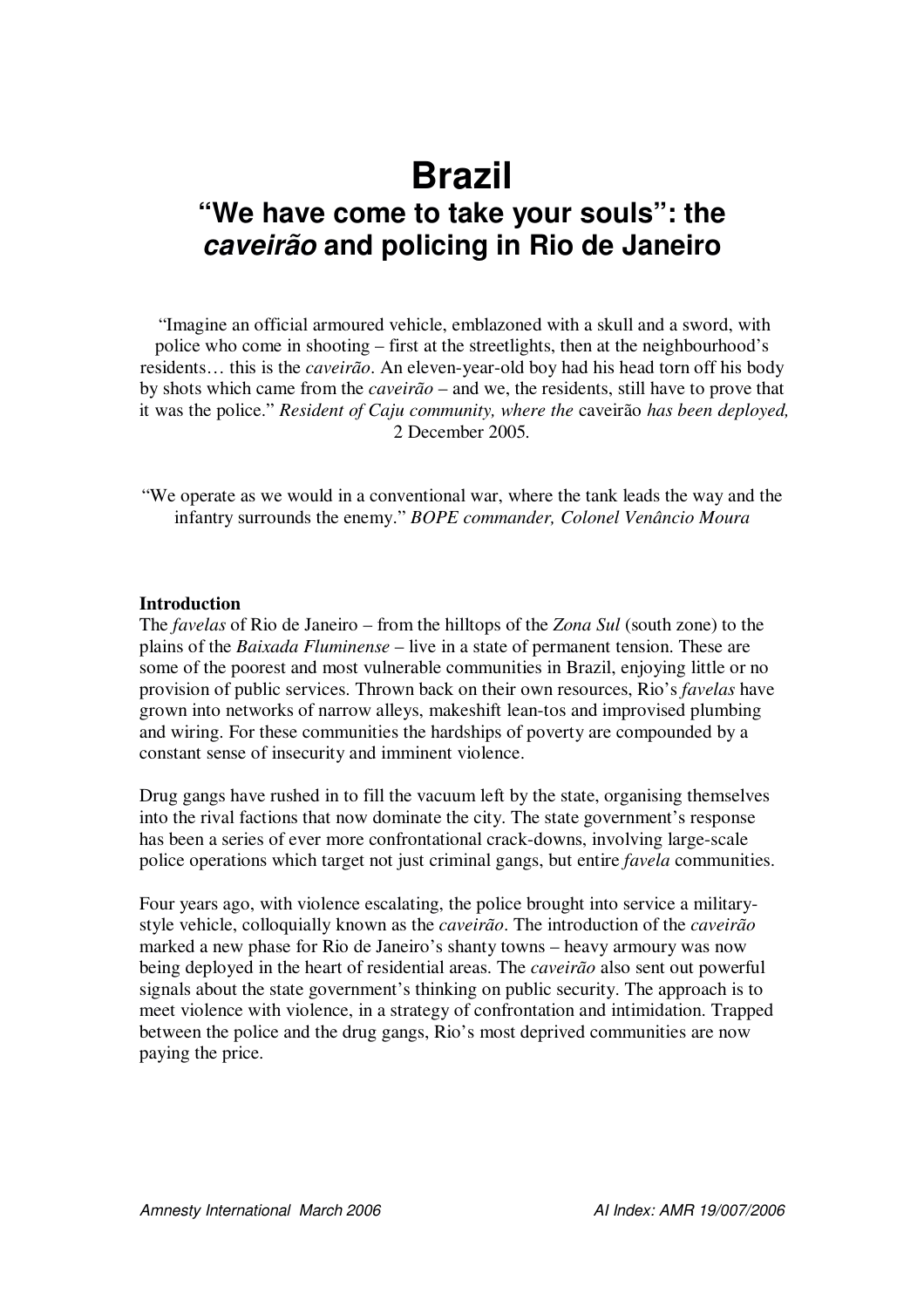## **What is the** *caveirão***?**

The *caveirão* is a security van that has been adapted into military-style assault vehicle. 1 The word *caveirão* literally means "big skull" - a reference to the emblem of the *Batalhão de Operações Policiais Especiais* (BOPE), which is prominently displayed on the side of the vehicle. Among the modifications made to the original security vans are a turret, able to rotate through 360 degrees, and rows of firing positions running along each side of the body of the van. The *caveirão* can carry up to 12, heavily-armed officers.

**The** *caveirão* **© O Dia**

Built to resist high-powered weapons and explosives, the *caveirão* has two layers of

armoury, as well as a steel grill for protecting windows when under heavy fire. Its tyres are coated with a glutinous substance which prevents punctures. Its four doors lock automatically and cannot be opened from the outside – two escape hatches, one out of the turret and the other in the floor can be used in emergencies. Although it weighs around 8 tons, the *caveirão* can reach speeds of up to 120km an hour.

So far, the Rio authorities have bought 10 *caveirões*, at a cost of R\$135,000 each (approx. US\$62,000), to police Rio's shanty towns, with plans to increase the fleet in the coming years. In a sign that this approach to policing may be spreading beyond Rio de Janeiro, Santa Catarina state bought its first *caveirão* in 2004. Police officials claim the *caveirão* is essential for the protection of officers on dangerous missions. Yet for the communities subjected to *caveirão*-led patrols, the reality is very different.

## **The** *caveirão* **as a tool of intimidation**

*Caveirão*-led operations use both physical and psychological threats, designed to intimidate whole communities. The BOPE's emblem (see below right) – a skull, impaled on a sword, backed by two gold pistols – sends out a strong, unambiguous message. As explained on the BOPE website, the emblem symbolises armed combat, war and death.

<sup>1</sup> While all armoured police vehicles are popularly known as *caveirões*, the police make the distinction between three types of vehicles, deployed by different forces: the "*caveirão*" is used by the *Batalhão de Operações Policiais Especiais*, (BOPE); the "*paladino*"("gladiator") by the *Batalhão de Choque* and the "*pacificador*" ("pacifier") is used to police the Complexo da Maré, in central Rio de Janeiro. Following colloquial usage, Amnesty International is using the *caveirão* as a cover term, which includes the *paladino* and the *pacificador*.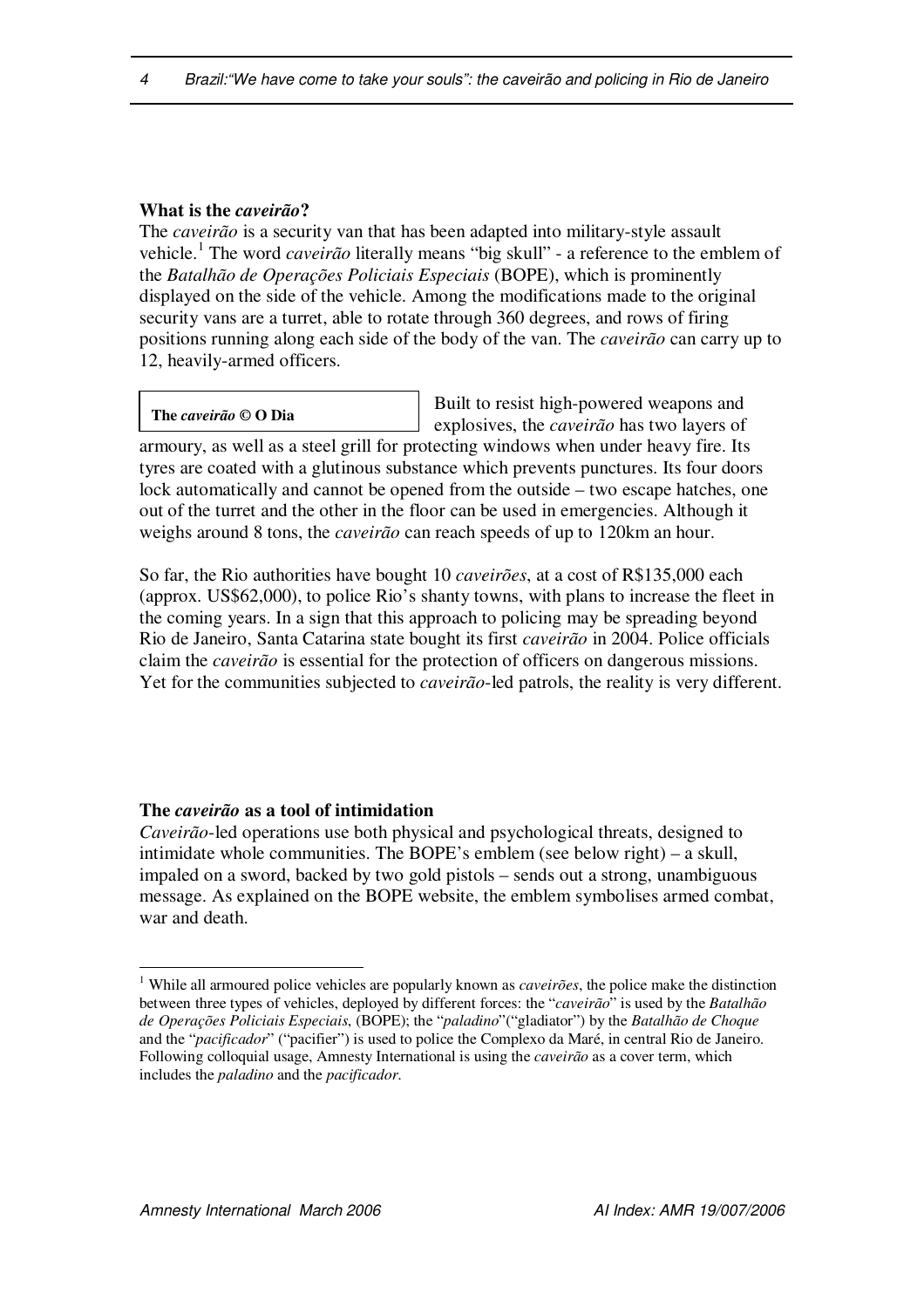Amnesty International has grave concerns around the manner in which the *caveirão* has been deployed. The organisation has received reports of *caveirões* driving into communities firing at random, sending people running for their lives. According to Edilson Santos, the director of the arts centre *Lona Cultural* in the Complexo da Maré, from 10 o'clock onwards *caveirões* routinely enter the community shooting. "Often, when you are coming back from work, you see mothers, children and other people running in fear. It even seems like they're guilty of something. It's so sad. Everyone – young people, children, old people, artists – we are all anxious about how unsafe this vehicle is."

Loud-speakers mounted on the outside of the vehicle repeatedly announce the *caveirão*'s arrival. Expressions used vary from the polite: "Residents, we are here to defend your community. Please, don't go out of your homes, it's dangerous"; to the alarmist: "Children, get out of the street. There's going to be a shootout"; to outright intimidation: "We have come to take your souls". When the *caveirão* approaches someone in the street, police shout through the megaphone: "Hey, you over there! You are acting suspiciously. Move very slowly, lift up your shirt, turn around… now you can go". Amnesty International has also received reports of police swearing and using derogatory language against residents, particularly women.

The tone and the language used by police during caveirão-led operations are hostile and authoritarian. The threats and insults have had a traumatising effect on communities, with children particularly vulnerable. According to local NGOs, since the *caveirão*'s introduction, children have begun to suffer emotional and psychological problems. The innocent fear of "the bogeyman" has been replaced by that of the *caveirão* – a sad reflection on policing in Rio de Janeiro.

## **Day of terror in the Favela de Acarí**

On 1 September 2005, the *favela* of Acarí lived a day of terror, when the BOPE mounted a blitz, led by the caveirão. According to accounts from members of the community, during the blitz, 17-year-old Michel Lima da Silva (Michelzinho) was shot in the head. His body was then hoisted onto a hook on the *caveirão* which drove around the community, parading his corpse, while demanding money for the return of the body.

46-year-old Sancleide Lima Galvão died about an hour after Michelzinho. She was on the steps of her clothes shop with her grandson on her lap. By her side was her son, who was playing the guitar. As the *caveirão* turned the corner a bullet hit Sancleide in the chest, narrowly missing her grandson.

She was a tireless campaigner in the struggle to improve conditions in the "Fim do Mundo" neighbourhood at the end of the Acarí favela.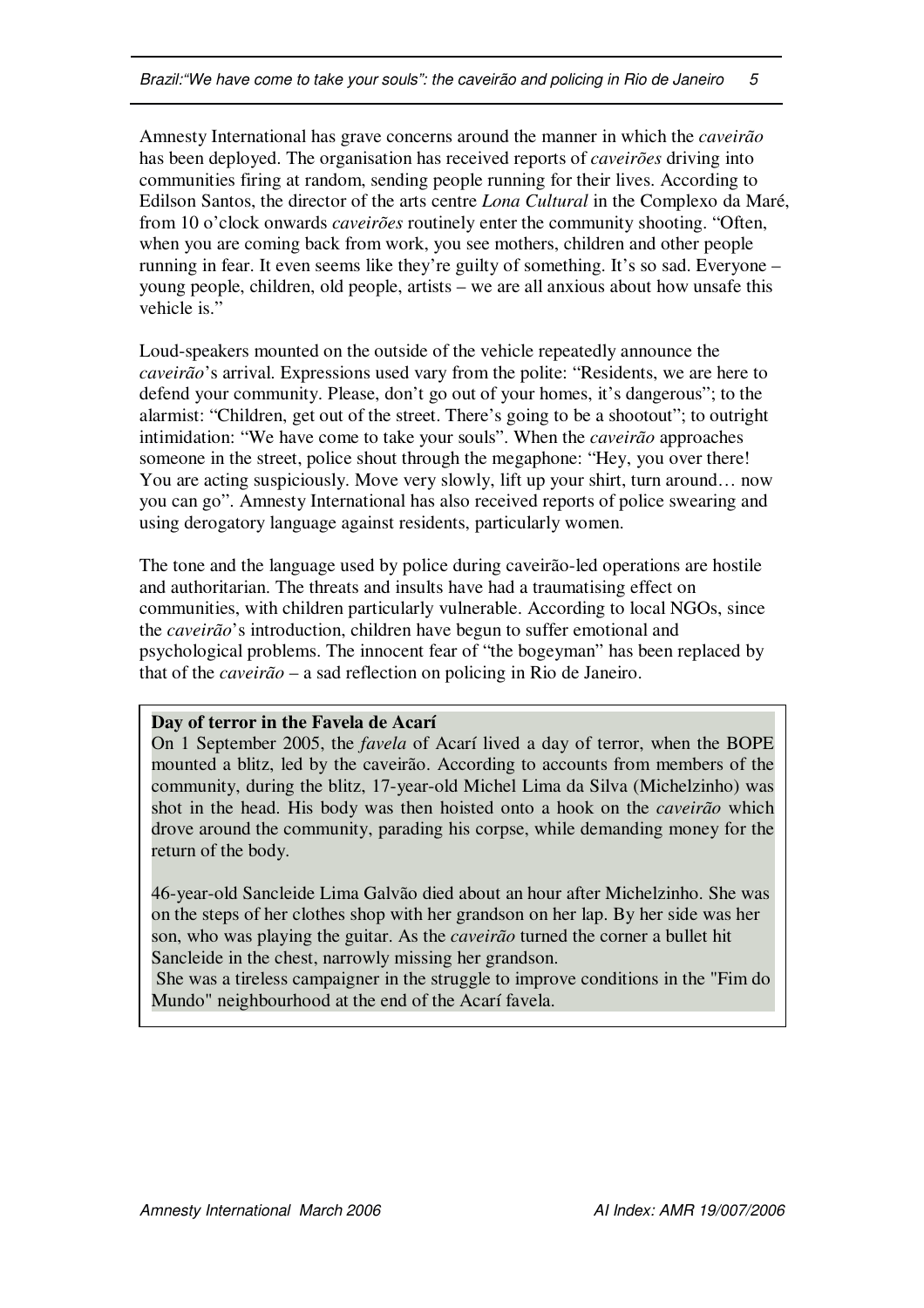## **The** *caveirão* **and the escalation of violence**

The introduction of the *caveirão* is part of an ongoing arms race in Rio de Janeiro, which has led to an escalation of violence. The *Instituto de Estudos da Religião* (ISER), Institute of Studies of Religion, a research centre in Rio de Janeiro, suggests that drug factions in Rio de Janeiro's *favelas* are trying to match the police's ever increasing fire power.

In response to the *caveirão*, drug gangs have reportedly been buying sophisticated grenade launchers and high-powered rifles to penetrate the *caveirão*'s armoury. In the *favela* of Inhaúma, the BOPE reportedly found a manual, written by drug traffickers, on how to combat the *caveirão*. The manual had chapters on types of explosives effective against the *caveirão*, methods of attacking the vehicle and instructions on urban guerrilla warfare.

Amnesty International is also concerned about the weapons the police routinely use in *caveirão*-led operations. Police inside the *caveirão* are armed with Belgium made FAL calibre 7.62 rifles, capable of piercing a series of targets – an extremely dangerous weapon in the densely populated and flimsily built environment of the *favela*.

**Bope police officers take aim from inside a** *caveirão* **© O Dia**

#### **The** *caveirão* **and impunity**

Police kill hundreds a year in Rio de Janeiro.

Standards of investigation are low, with most incidents ending in impunity for the officers involved. Police repeatedly claim that victims were drug traffickers who died during a "confrontation". Officially these incidents are filed as *autos de resistência* (records of resistance), a catch-all category that implies the use of legitimate selfdefence on the part of the police. Time and again evidence has pointed towards extrajudicial execution and excessive use of force. Grass roots organisations have recently begun challenging police cover-ups, and bringing forward witnesses to contest the police's version of events.

With the *caveirão*, it has become extremely difficult to pursue cases against the police. Although in theory ballistic investigations should be able to trace bullets back to individual guns, in practice procedure is not followed and examinations are rarely carried out. The anonymity that police enjoy while operating from within *caveirão* compounds the problem. As a result, police fire on communities from within the *caveirão* without fear of prosecution. According to residents, there were eleven deaths linked to the *caveirão* between May and September last year in the *favelas* of Manghinhos, Jacarezinho and Acarí – five of them on a single day. Despite many accusations, no police officers have yet been tried for an incident involving the *caveirão*.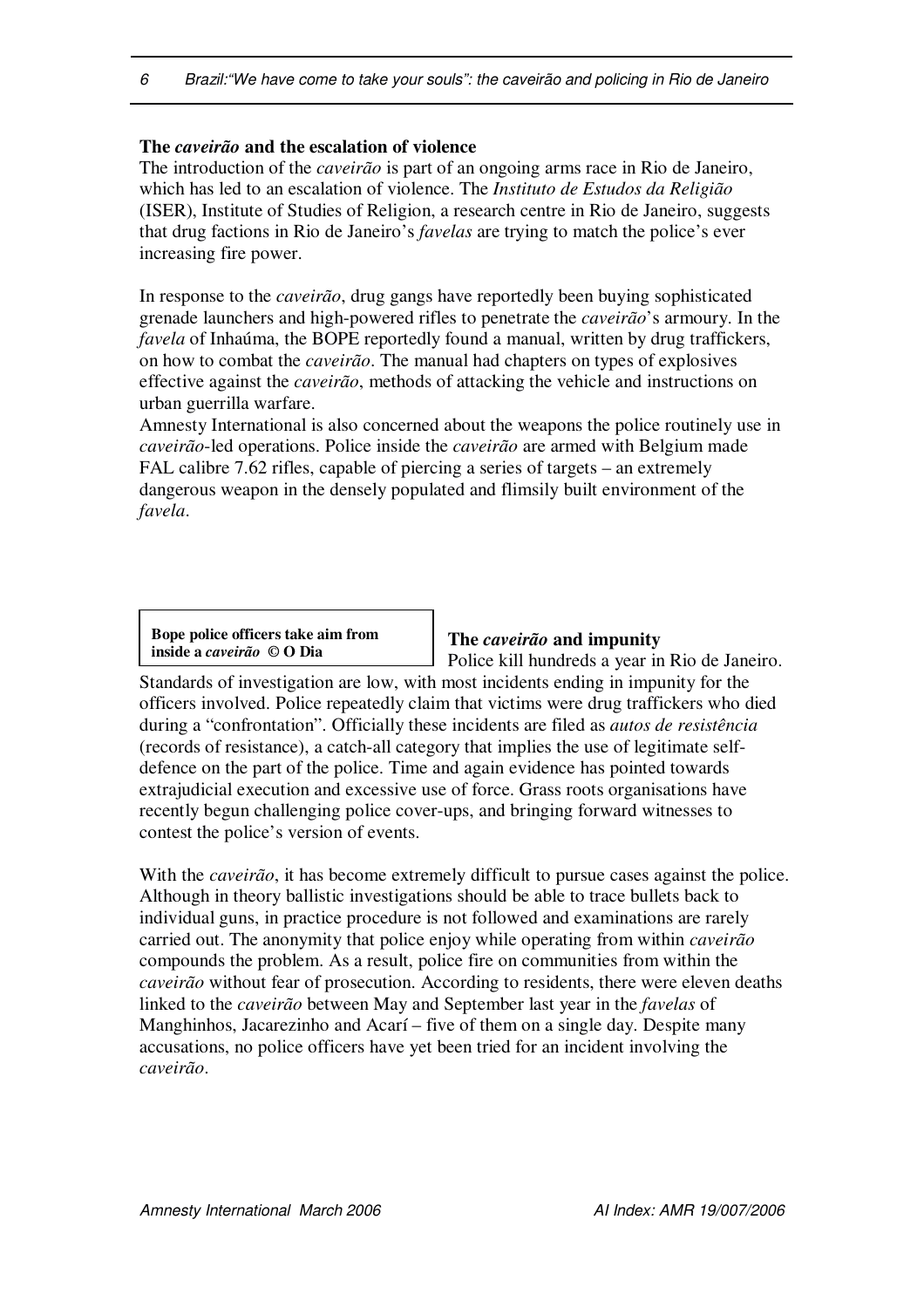#### **The tragic death of Carlos Henrique**

Eleven-year-old Carlos Henrique was small for his age, but was nevertheless a promising striker for a junior Botafogo team. A passionate supporter of the Rio football team Flamengo, Carlos dreamt of playing football professionally one day, and taking his family out of the *favela*. On a Sunday night in July 2005, Carlos Henrique set off with his father for a party in Vila dos Pinheiros, near where his family lived.

When a *caveirão* entered the *favela*, firing broke out and everyone ran for cover. Nearby, children on a Ferris wheel were so scared that some were threatening to jump. Carlos Henrique was brought down by a bullet in the head. In desperation, his father picked up his son and ran for help. Only then did he realise that he too had been hit in the body and back of the head. He collapsed with his son in his arms.

The bullet had taken the top of the boy's head off, but his father had survived and was rushed to hospital. Meanwhile, Carlos Henrique's body lay in the street until the following morning before being collected. That afternoon, 300 angry residents gathered for his funeral in the Caju cemetery.

"I want justice. This can't be left like this. My son wasn't a drug trafficker - he was a child, a dreamer" said his mother, 30-year-old Renata Ribeiro Reis, during the funeral.

#### **The** *caveirão* **and public security policy**

The adoption of the *caveirão* is a part of a broader current in Rio de Janeiro's public security policy, based on violent, confrontational policing. For Marcelo Freixo from the Rio-based *Justiça Global* this idea is mistaken*:* "In cities like Rio de Janeiro there is a culture of war, a notion that the enemy has to be destroyed. Often this serves to legitimize illegal police action." The *caveirão*, as a military-style vehicle, reaffirms this culture, as does the state government's overall strategy of staging "invasions" of *favelas*.

Amnesty International understands the seriousness of the public security problem in Rio de Janeiro and the difficulties faced by the police in dealing with high levels of violence. The police have a legitimate right to protect themselves as they go about their work. But they also have a duty to protect the communities they serve. In many instances, the reckless manner in which the *caveirão* is deployed amounts to excessive use of force. Aggressive approaches to policing have led to untold suffering in Rio's deprived communities, as well as a collapse of confidence in the power of the state to maintain order and guarantee security.

For Amnesty International, the *caveirão* stands as powerful symbol of the failings of public security policy in Rio de Janeiro. Security for all will never be achieved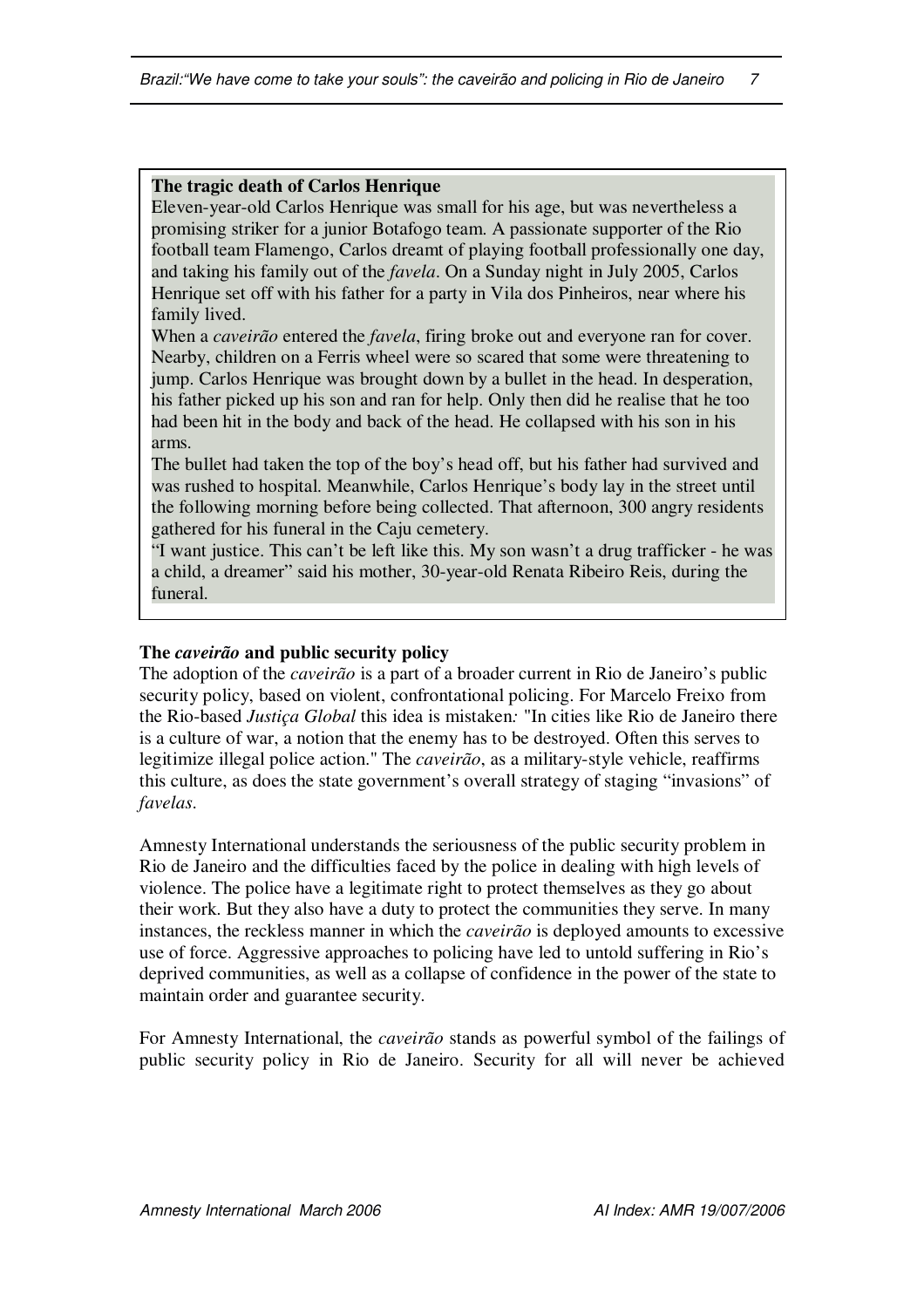through violence and intimidation. An inclusive public security policy based on respect for human rights must be introduced without delay. Only then will there be an end to the cycle of violence in Rio de Janeiro.

## **Recommendations:**

Amnesty International's action against the *caveirão* forms part of AI's world wide public security campaign, focussing on human rights violations and policing in Brazil today. The campaign was launched in Brazil in December 2005 with the publication of the report 'They come in shooting: policing socially excluded communities in Brazil' (AMR 19/025/2005)

(see:http://web.amnesty.org/library/Index/ENGAMR190252005).

#### **Summary of Amnesty International's main concerns**

- The *caveirão* is often deployed in operations involving excessive use of force. This contravenes Article 3 of the UN Code of Conduct for Law Enforcement Officials which states that force should be used only when strictly necessary and that "the force used should not be disproportionate to the legitimate objectives to be achieved".
- The *caveirão* is used as a part of an overall strategy of discriminatory policing to intimidate whole communities, through random firing, the aggressive use of loudhailers, and menacing symbolism (the skull emblem).
- Far from providing protection, the *caveirão* is deeply unpopular amongst the communities targeted, who fear and resent the insensitive and disrespectful way their neighbourhoods are policed.
- *Caveirão*-led operations endanger the lives of residents, several of whom have been killed or wounded by bullets fired by police from inside the *caveirão*.
- The use of military-style equipment has further fuelled an arms race between the police and drug gangs, contributing to an escalation of violence and human rights abuses.
- The *caveirão* gives police anonymity, making prosecutions against them far more difficult to bring.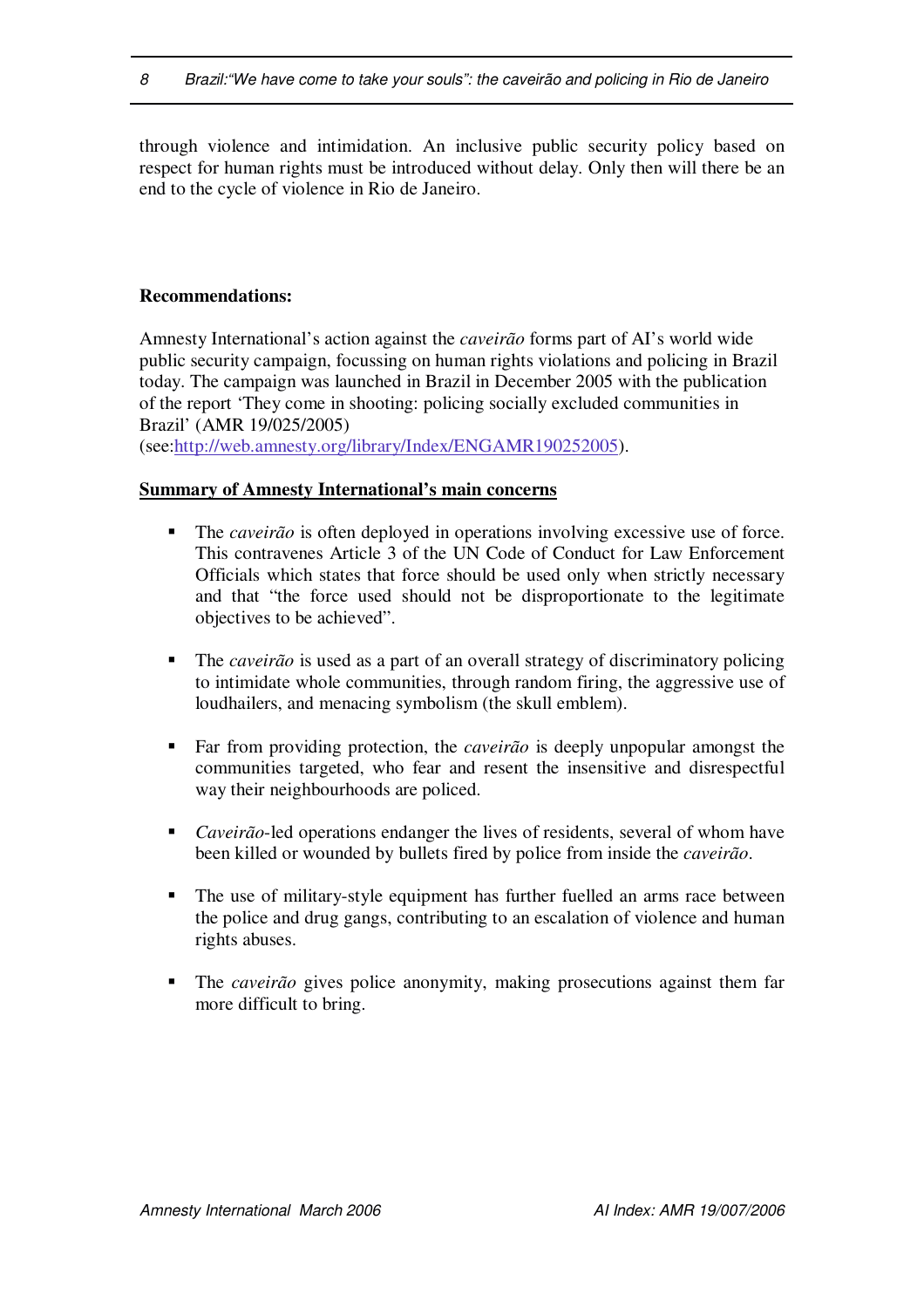## **Amnesty International's recommendations**

Amnesty International is urging the state authorities to stop using the *caveirão* to:

- kill indiscriminately
- intimidate whole communities
- mount violent policing operations involving excessive use of force.

Amnesty International is also calling on the state authorities to introduce human rights based policing policies, which should be representative, responsive and answerable to local communities.

**\*** *This action is being launched in partnership with Control Arms, Justiça Global, the Rede de Comunidades e Movimentos contra a Violência, and the Centro de Defesa de Direitos Humanos de Petrópolis.*

## **'Sai Caveirão' Rap**

The *caveirão* is an armoured car Bristling with weapons, rifles on all sides It arrives in the *favela* and soon starts shooting Hitting innocent people The government has to provide security *Favela* residents can't bear to suffer any more.

*O caveirão é o carro blindado Cheio de cana, fuzil pra todo lado Ele chega na favela e vai logo atirando Pessoas inocentes ele vai alvejando O governo tem que dar segurança Quem viva na favela não agüenta mais sofrer*

Excerpted from the lyrics of 'Sai Caveirão' by Edilson Ernesto from the community of Maré, Rio de Janeiro